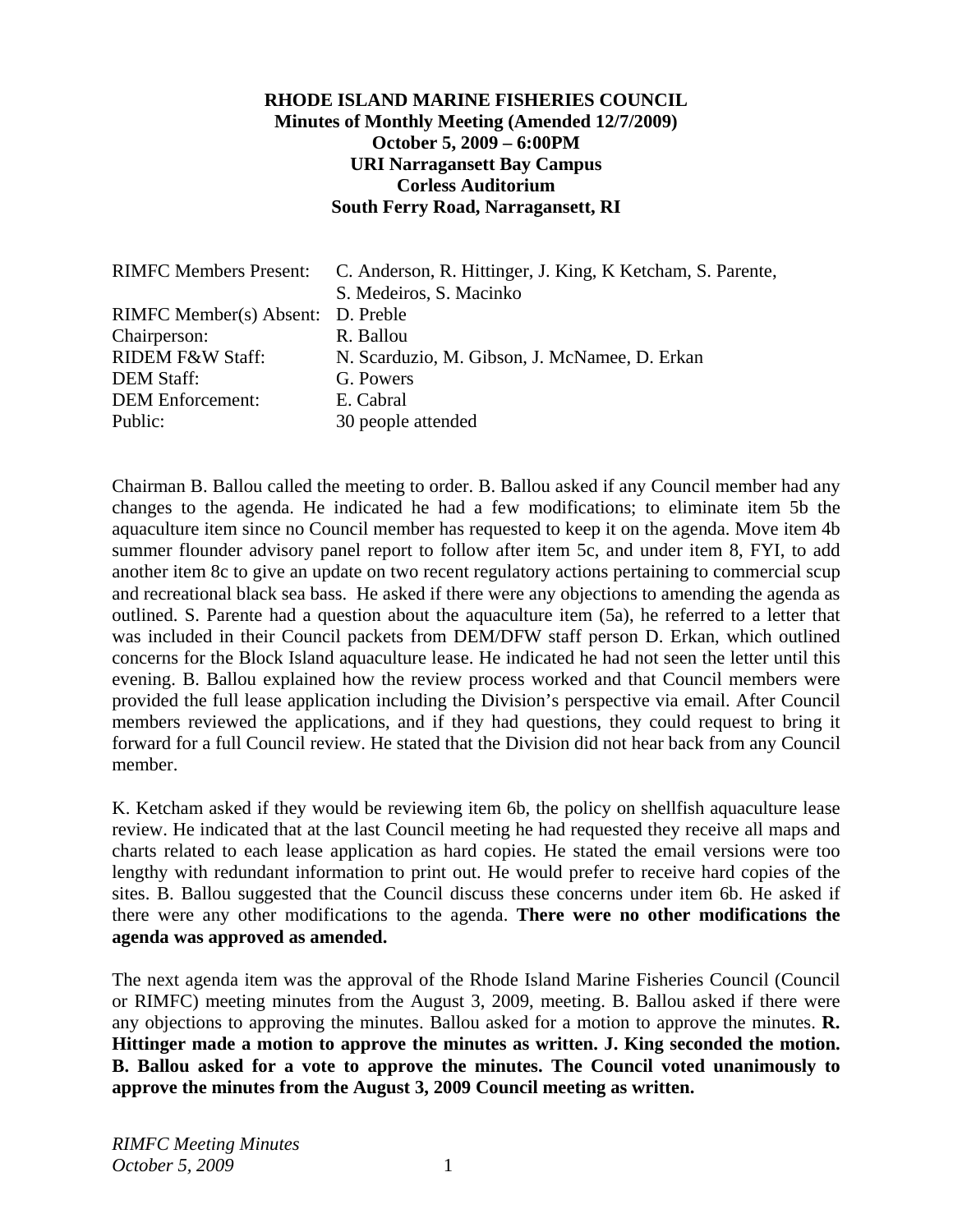#### **Public Comments**

There were no comments from the public. A graduate student from Brown University made an announcement that she was conducting a project on fishermen's involvement in the RI special area management plan. She indicated she would like to interview fishermen and if they had time to take a quick survey on their way out or after the meeting she would appreciated it.

#### **Advisory Panel Reports**

### *Industry Advisory Committee (IAC) (8/5/09) – K. Ketcham:*

B. Ballou gave the report for K. Ketcham. Ballou summarized the minutes from the IAC meeting. The group had continued their discussions from a pervious IAC meeting on commercial rod & reel issues. Charter/party boat operations fishing commercial when not engaged in charter operations, daily and trip limits for charter/party boat operations, limits on number of rods and reels employed during commercial rod and reel operations, and limits on number of fishermen engaged during commercial rod and reel operations. He indicated the group had consensus on a few issues and some recommendations for the Council to consider.

On the topic of limits on the number of fishermen engaged during commercial rod  $\&$  reel operations the proposal was to allow any number of unlicensed crew members to assist in the harvest aboard any commercial vessel with a properly licensed fisherman onboard, regardless of type of commercial operation being employed. The group summarized that they wanted to have the statute changed to limit the number of unlicensed crewmembers that can be contributing to the commercial catch on a boat. Then once this was changed, go to the Council and Director to make the change in regulation to either fish commercially or recreationally on the same day, but not on the same trip. If the statute could not be changed then leave it alone, do not go forward with the second part of the proposal.

S. Parente stated that Chief Hall from Enforcement attended the meeting and he was in support of having this changed and doing way with the limitation of having everyone licensed on a vessel. Parente felt this should go forward and be changed.

S. Medeiros indicated that he was kind-of in agreement since this issue had been bouncing around for some time, and deserved to go forward and put through the public hearing process. R. Hittinger was in agreement with S. Medeiros.

B. Ballou indicated that based on what he had heard, the next step would be for the Division to determine if there needed to be a statutory change or perhaps a policy change and bring a proposal back before the Council for review prior to going to public hearing. Ballou suggested that the Division bring back a draft proposal for the next Council agenda that we could either go to the General Assembly with or to public hearing and look for a Council endorsement.

K. Ketcham made a suggestion to also include those fishermen that would fall under the new recreational licensing law. Any fishermen on a recreational boat who is not licensed commercially but recreationally should also be included.

S. Parente noted that there was language in Part VII that he thought B. Ballou could use. **B. Ballou asked if there were any objections from the Council to accepting the IAC report. There were no objections. The IAC report was accepted.**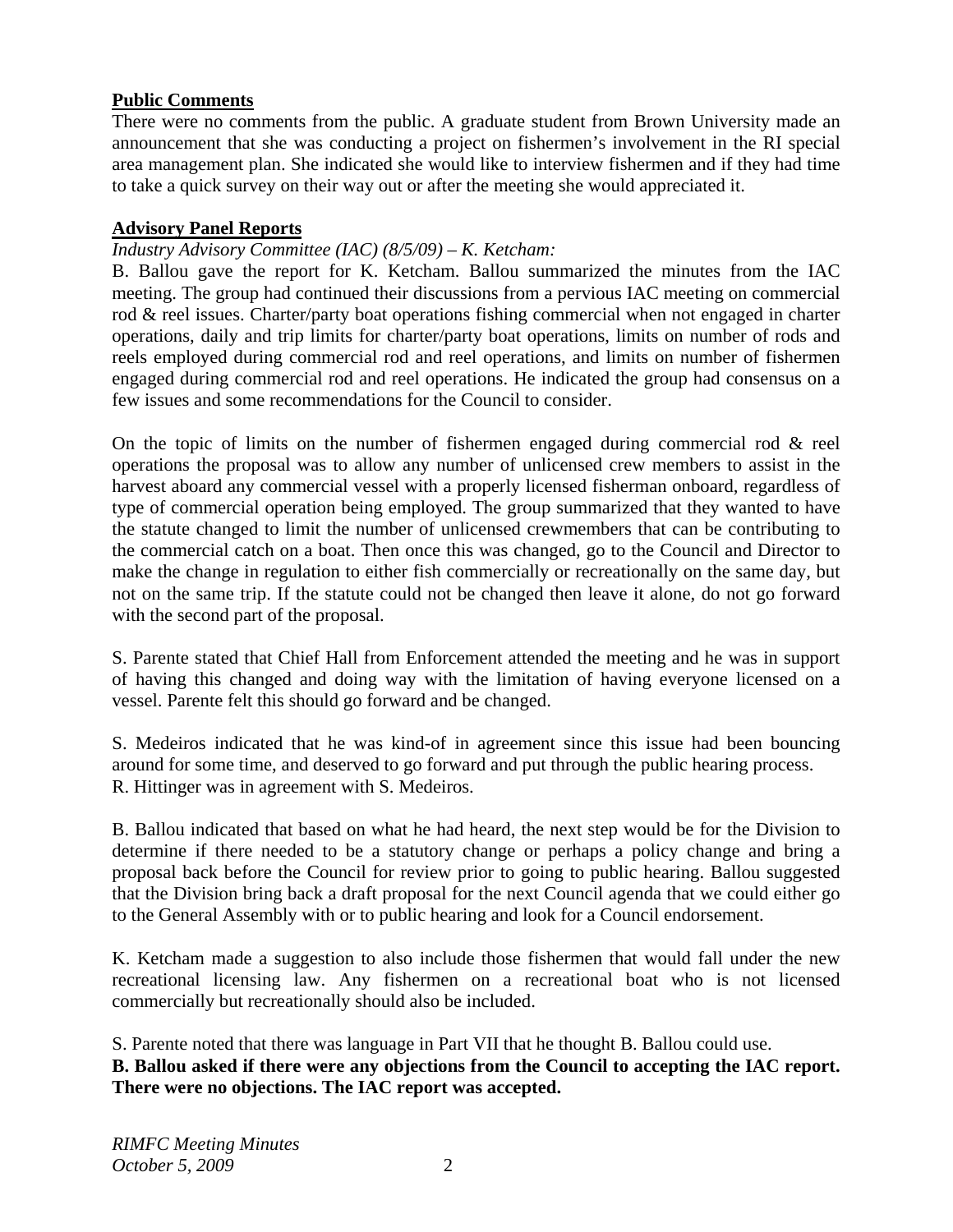### *Scup/Black Sea Bass AP (9/28/09) – K. Ketcham:*

J. McNamee gave the report for K. Ketcham. McNamee noted that the advisory panel meeting was held on September 28, and things had changed dramatically since that meeting. He reiterated this report was on that meeting and B. Ballou would give an update on new information received later on in the meeting tonight. J. McNamee stated he had given a report on scup and at that time that fishery had performed fairly well. As a result, of the improvement in stock status, the quota for scup was increasing for 2010. He indicated that the Division did not recommend any changes for 2010. A proposal from the group was to remain at status quo for the scup general category fishery. Another proposal was to have a 500 lbs/week possession limit for each sub period.

J. McNamee stated that he had given a presentation on black sea bass. He explained that due to the extremely low commercial quota in 2009, the fishery did not perform very well and had frequent closures. The stock status for black sea bass was that overfishing was no longer occurring and the stock was no longer overfished. The quota would be status quo for 2010. He indicated that the Division did not make any specific recommend; however they suggested considering an aggregate program similar to scup rather than staying with daily limits.

J. McNamee indicated that the group talked about violations and recommended a low tolerance for major violations. They also talked about dealer reporting and problems created for fishermen by late reports coming from dealers. They were in favor of a swipe card system similar to a credit card that could interface with SAFIS.

Proposals for black sea bass included; a possession limit of 50 pounds per day beginning on May 1st and continuing until Oct  $31<sup>st</sup>$ , with the month of August closed. A second proposal extended the first sub period until May 14. The spring sub period would start on May 15. A third proposal was to go from May  $1<sup>st</sup>$  until June 30 with a 50 lbs/day possession limit, then from July  $1<sup>st</sup>$  until Oct 31<sup>st</sup> with a 50 lbs/day possession limit, also with the month of August closed.

The panel made three other recommendations. There was a recommendation to solicit some of the federal research set aside (RSA) to conduct a tagging program on black sea bass to ascertain whether migration patterns have changed for this species. A second recommendation was to again apply for RSA to look in to the use of a universal escape vent for fish pots. A final recommendation from the panel was to look in to developing regulations to govern the removal of gear when the fishery was closed. Many pots were being left in the water even after the fishery has closed and the pots continue to fish. These fish all end up as dead discard.

S. Parente noted that he did not think the violations in the scup fishery were a true reflection of what was really happening. He also felt that aggregate programs were more difficult to enforce. K. Ketcham responded to S. Parente's comments regarding violations in the scup fishery.

### **B. Ballou asked if there were any objections from the Council to accepting the scup/black sea bass AP report. There were no objections. The scup/black sea bass report was accepted.**

## *Winter Flounder AP (9/15/09) – K. Ketcham:*

M Gibson gave the report for K. Ketcham. Gibson reviewed the minutes of the AP meeting and summarized the proposed changes required to comply with ASMFC Fishery Management Plan. ASMFC recreational measures require reducing the daily bag limit to two (2) fish per person per day and maintain the current minimum size of 12 inches. Recreational seasons will stay status quo, which is presently two 30-day seasons beginning the fourth Saturday of April (4/24/10) and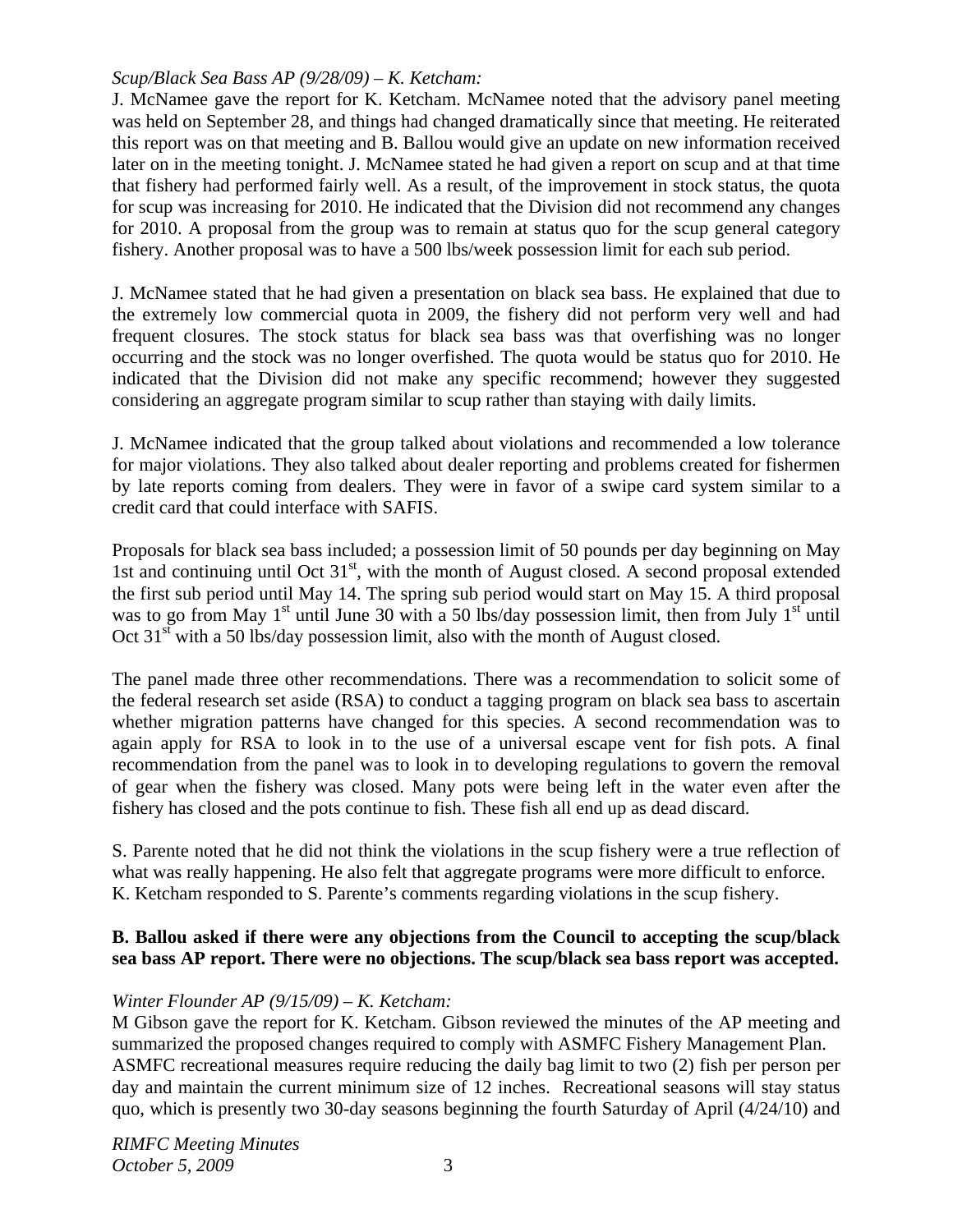September (9/25/10). Recreational measures in federal waters are status quo, which is currently no possession/retention in federal waters. Charter/party boat vessels with a federal groundfish permit must adhere to the federal measures of no possession/retention.

Regarding commercial measures, two options may be considered for vessels with no federal groundfish permit:

(a) <50 lbs per vessel per day, or

(b) an option allowing for <38 fish per vessel per day.

Measures for commercial vessels with a federal groundfish permit are status quo, meaning that there is no possession/retention from federal waters (per federal interim rule) or state waters.

S. Parente stated that he agreed that the 38 fish limit would be difficult for enforcement to enforce and the 50-pound limit would be more enforceable.

#### **B. Ballou asked if there were any objections from the Council to accepting the winter flounder AP report. There were no objections. The winter flounder report was accepted.**

### *Shellfish AP (SAP) (8/26/09) – J. King:*

J. King summarized the minutes indicating there were four aquaculture leases that were reviewed by the panel, establishment of 2009-20010 shellfish management areas openings and harvest periods, and a DEM proposal to modify the bay scallop season based upon North Cape Restoration Program research. J. King reviewed the opening schedules.

### **B. Ballou asked if there were any objections from the Council to accepting the shellfish AP report. There were no objections. The shellfish report was accepted.**

### **New Business**

### *Council Recommendations on Shellfish Management Openings – J. King*:

J. King stated that the proposals were for all management areas to open on December 9, 2009, Monday, Wednesday, Friday at 8:00 AM to 12:00 PM. Starting January 4, 2010, Western Greenwich will open for the first available Monday, Tuesday, Wednesday, Thursday, or Friday, rain permitting one day per week 8 -12 PM. All management areas will close on April 30, 2010.

B. Ballou pointed out that the current regulations were set aside for Western Greenwich over the past three years based upon the water quality closures in December and January. Now that the water quality restrictions have been lifted, the default would be the existing regulations that were on the books. He read the current regulation to the Council members. Ballou explained that there was a recommendation from the SAP to replace the current regulations with a new regulation that would be a return to where we had been several years ago, which was a Monday, Wednesday, Friday schedule from 8:00 AM to 12:00 PM starting on the second Wednesday of December. This is the proposal that was on the table for the Council to review.

**J. King made a motion for all management area openings; Western Greenwich, Bristol Harbor, High Banks, and Bissel Cove to start on December 9, 2009, with a schedule of Monday, Wednesday, and Friday at 8:00 AM to 12:00 PM for the month of December. K. Ketcham seconded the motion.** There was no Council discussion. Ballou asked for comments from the audience.

D. Erkan stated that he was not clear on the intent at the SAP meeting, if he had know he would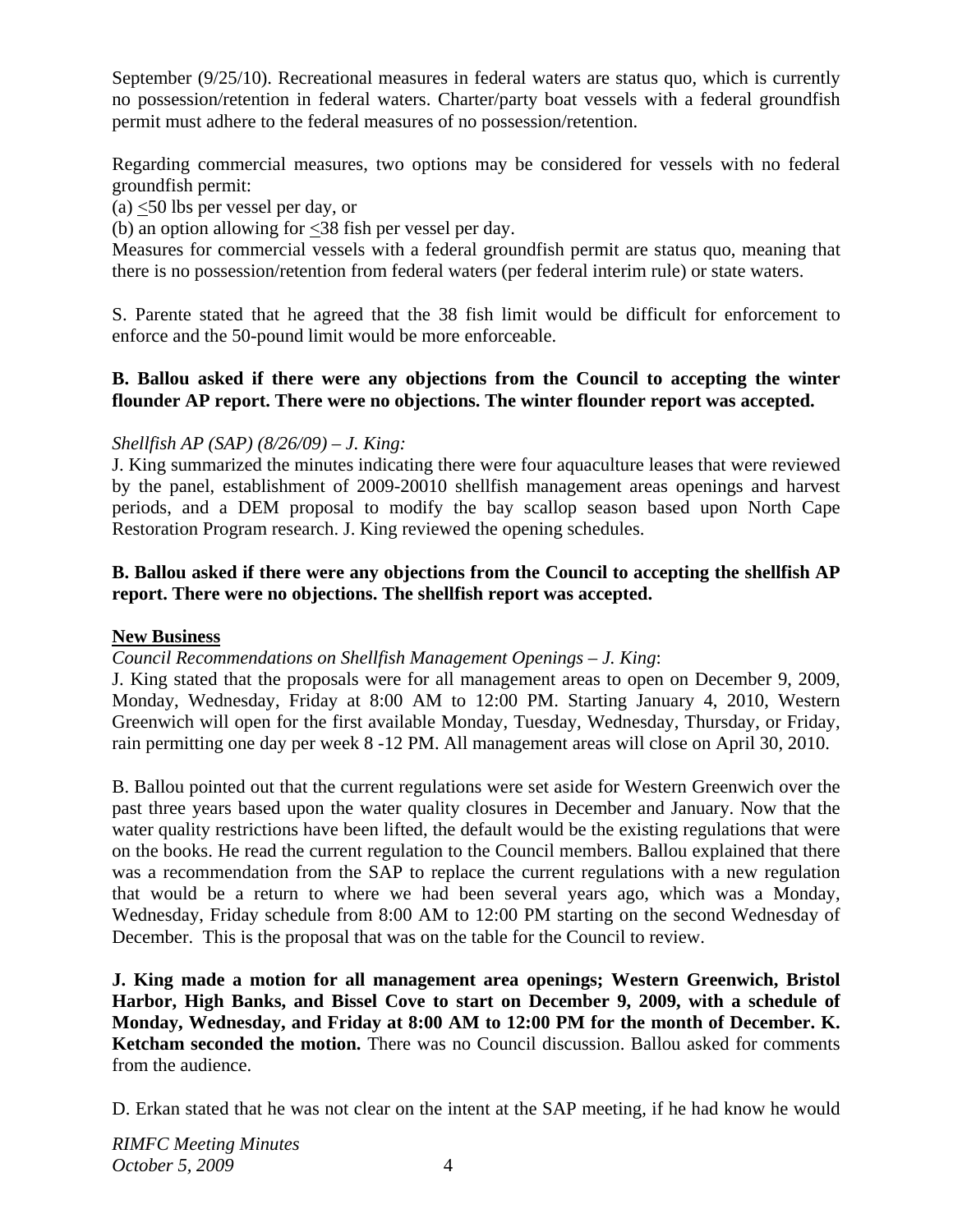have voiced the Division's concerns about the level of effort despite the regulations providing for that amount of fishing time. The Division had antidotal evidence rather than actual evidence, and had heard from a number of people who were concerned about the summer openings that were eliminated, such as the Memorial Day opening. Since Western Greenwich had the pollution closure, which resulted in a forced management closure, the level of effort was not as high for the last two years as it would have been if it had been open. He indicated that the number of shellfish was not as high as periods in the past. He explained that the clams that were present were important for future brood stock. He felt the current regulations for that area were appropriate rather than the changes being proposed, (the Monday, Wednesday, Friday 8 AM to 12:00 noon).

M. McGiveney stated that the concerns that he heard from D. Erkan were not brought up at the SAP meeting, however they are dealing with ever changing scheduling in this area. As was noted, they lost the opening for December and January because of the water quality for the last two years. Due to that and the high levels of shellfish in these areas they had to work on limiting the hours to this area. December is the time they try to get as much access to this area as they can for the good market period. He explained that it was always hard to plan these schedules due to weather. To address the concerns that D. Erkan presented he stated that they are recommending that after December they would be only one day per week, instead of the normal three day per week. Therefore, he felt it should be open as much as it can for the month of December.

J. Grant stated that he agreed with M. McGiveney. He also wanted to make sure the Council recommendation included changing the days the week before Christmas and New Year's. J. King confirmed that it would.

C. Anderson asked for clarity, if the main advantage was to set a default schedule instead of relying on the discretion of the Director. J. King confirmed this was correct. C. Anderson also asked if the dealers could take a large amount of product at one time if there were closures due to weather and would that drive the price down. J. King indicated that the dealers have not had a problem in the past, but it could affect prices.

D. Erkan clarified his position stating that he was not opposed to the number of days proposed for access. He was in support of reducing the number of hours per day initially. He was concerned about having a gold rush situation and having people take more than their possession limit along with more people fishing the area because of the better prices at that time. J. King felt it was Enforcement's responsibility to enforce the possession limits.

### **B. Ballou asked for a vote. The Council voted unanimously in favor, the motion passed.**

**J. King made the next motion to decrease the amount of participation in Western Greenwich only. Starting January 4, 2010, Western Greenwich only, will open for the first available Monday, Tuesday, Wednesday, Thursday, or Friday, rain permitting one day per week 8 -12 PM. K. Ketcham seconded the motion.** There was no Council discussion. Ballou asked for comments from the audience.

M. McGiveney stated that they talked about this last year and compared that schedule to this year's opening schedule. He indicated that one day per week had the least negative effect on the market. He explained that compared to last year they thought the one day per week would work better. J. Grant stated that it was not only because of the market price it was also to keep the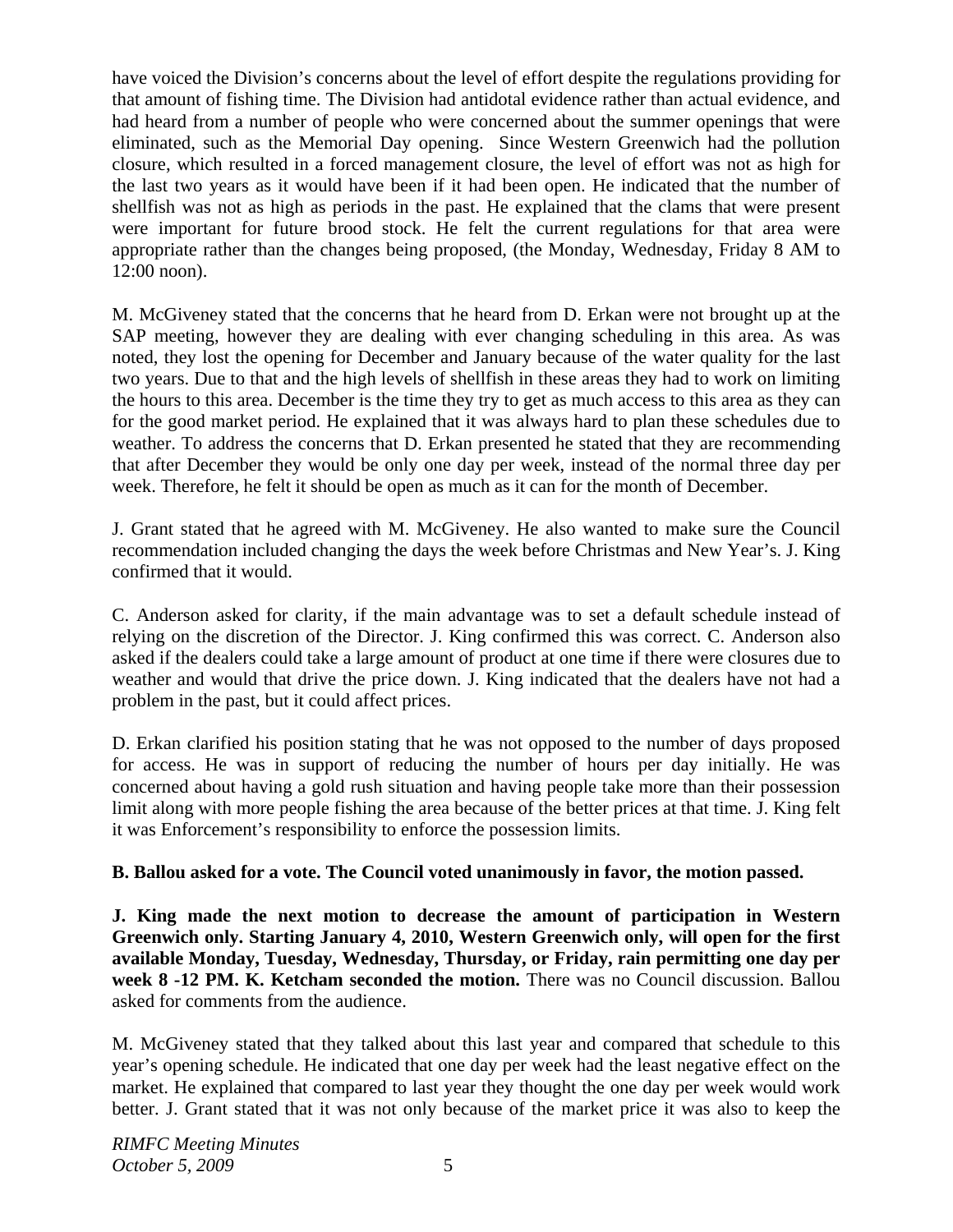dealers open at that time of year. There were no other comments from the audience.

## **B. Ballou asked for a vote. The Council voted unanimously in favor, the motion passed.**

**J. King made the next motion for all management areas to close on April 30, 2010. K. Ketcham seconded the motion.** J. King explained that for the last few years due to the transplants they had to close these areas to accommodate the transplants. He indicated that they have less money for transplants this coming year so they would like to close these areas for the entire month of closed on April 30. There was no Council discussion. Ballou asked for comments from the audience. M. McGiveney stated his group supported the change.

### *Amendments to the October 5, 2009 RIMFC meeting minutes:* **[J. King requested that the October 5, 2009 meeting minutes be corrected to reflect that he had stated that the areas close on April 30.]**

**B. Ballou asked for a vote. The Council voted unanimously in favor, the motion passed.** 

**J. King made the next motion to remove the Memorial Day opening for 2010 in the Western Greenwich Shellfish Management Area. K. Ketcham seconded the motion.**  There was no Council discussion. Ballou asked for comments from the audience. M. McGiveney stated that they did not see the need to have that area open at that time.

## **B. Ballou asked for a vote. The Council voted unanimously in favor, the motion passed.**

**J. King made a motion to continue the February 1, 2010 to April 30, 2010 opening schedule for the five days per week (Monday through Friday) between sunrise to noon for the High Banks Shellfish Management Area. K. Ketcham seconded the motion.** There was no Council discussion. Ballou asked for comments from the audience.

M. McGiveney stated his group supported the change. He indicated it worked out well last year. He wanted to make sure all the proposed regulatory changes were bundled and changed at the same time. He stated there was also a request from his group to include the other Management Areas with this February 1, 2010 opening; however, there has not been a SAP meeting on this topic. He stated they were not asking for this to be decided tonight but looked to J. King to call a SAP meeting to discuss it and see if it would be appropriate.

D. Erkan noted that with the reduction of funding for the transplants for 2011 it would be a case where the Division would likely oppose this type of proposal in the future, after 2010. Because there would be that many fewer clams in the management area, since we are looking for brood stock to remain after the harvest periods are over. For 2010, the Division is comfortable with this proposal.

## **B. Ballou asked for a vote. The Council voted unanimously in favor, the motion passed.**

**J. King made a final motion to modify the bay scallop season to open in November, change the dip net harvest season (commencing in 2010) to December, and changes to scallop dredging (commencing in 2009), in Shellfish Management Areas. S. Medeiros seconded the motion.**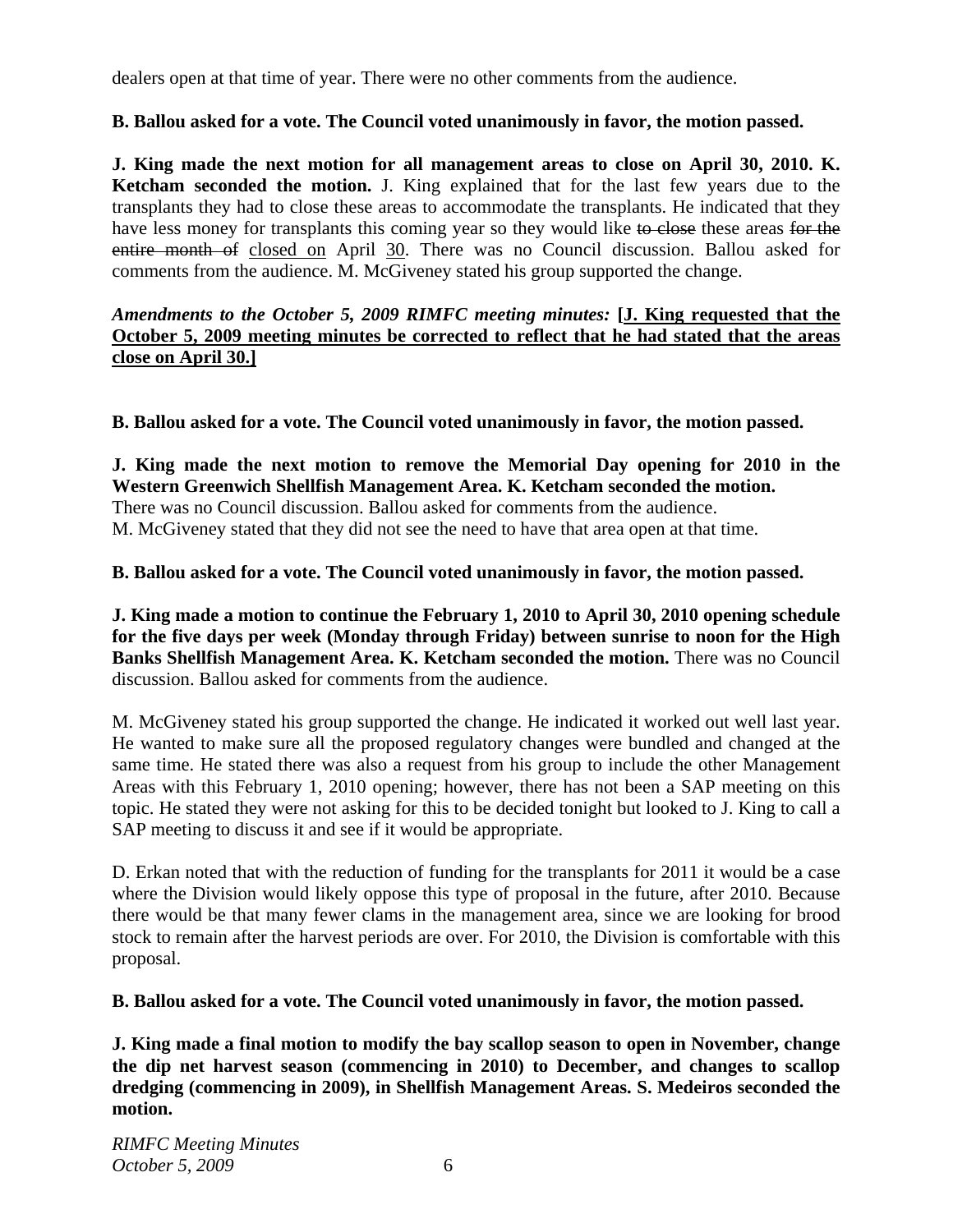D. Erkan explained the North Cape findings. He noted that through their research bay scallops are spawning later than traditionally thought. Current thought was by having the season open as early as it does there is lost recruitment to the restoration effort. By moving the season one month, including the dredging, the Division was hoping that some of the scallops that have not yet spawned would be able to spawn before being harvested.

B. Ballou explained that the Council would only be able to take up the issues pertaining to Shellfish Management Areas and all other statewide areas would then be subject to notice and a public hearing.

G. Powers confirmed this course of action, and added that if there was a biological bases for a need for the preservation of the resource for a delay in the opening day to occur it does not permit either adequate announcement and receipt of comment from the public. He explained that if there was not an opportunity for a 20-day waiting period after filing with the Secretary of State and if the Division could provide information as to a biological need this could be basis for an emergency filing.

There were questions from the Council directed to D. Erkan to clarify the need to modify the season and prohibiting scallop dredging in Shellfish Management Areas.

B. Smith stated that most of the areas you would find scallops, about 90%, would be in the management areas anyway. He also stated that by changing the date on scallop dredging would not affect anything this year because the population was so low.

### **B. Ballou asked for a vote. The Council voted six (6) in favor; J. King, S. Parente, R. Hittinger, S. Macinko, S. Medeiros, C. Anderson, and one (1) abstention, K. Ketcham, the motion passed.**

*Report to Council: Preliminary Assessment Findings-Fluke Sector Allocation Pilot Program – J. McNamee*: J. McNamee gave a power point presentation that was presented at the summer flounder AP meeting. He explained that the sector was comprised of eight vessels. The sector was allocated 176, 370 pounds, which was approximately 11.5% of the state's total allocation. He reviewed a series of slides showing landings through time. The sector averages about 170 pounds per week for the whole time series. He explained that the preliminary sector analysis for the summer period (May – Sept. 15) showed the sector came in under the summer period TAC. McNamee noted that the discard amounts relative to the lands have been very small. The sector has reported to the Division complete and on time each week. He indicated that for the final analysis they would get in to a more detailed analysis and compare the sector with the overall fishery. There was Council discussion about observer coverage. **S. Macinko asked for clarification that of the 400 trips only 24 had been observed. J. McNamee clarified that the 24 observed trips were only from the contracted observer company, there was other observer coverage that would be coming from NMFS, but he did not have that information yet. K. Ketcham stated they had contracted with the contractor for 100 days of observer coverage and NMFS would be observing another 100 days. Ketcham stated they had been averaging about 2 to 3 observed trips per month with NMFS observers for the last five or six months and indicated they were well over half of their observed trips already. J. McNamee clarified that he only had access to 24 observed trips to work with for this analysis. He indicated that the program was still scheduled to observe 200 trips counting**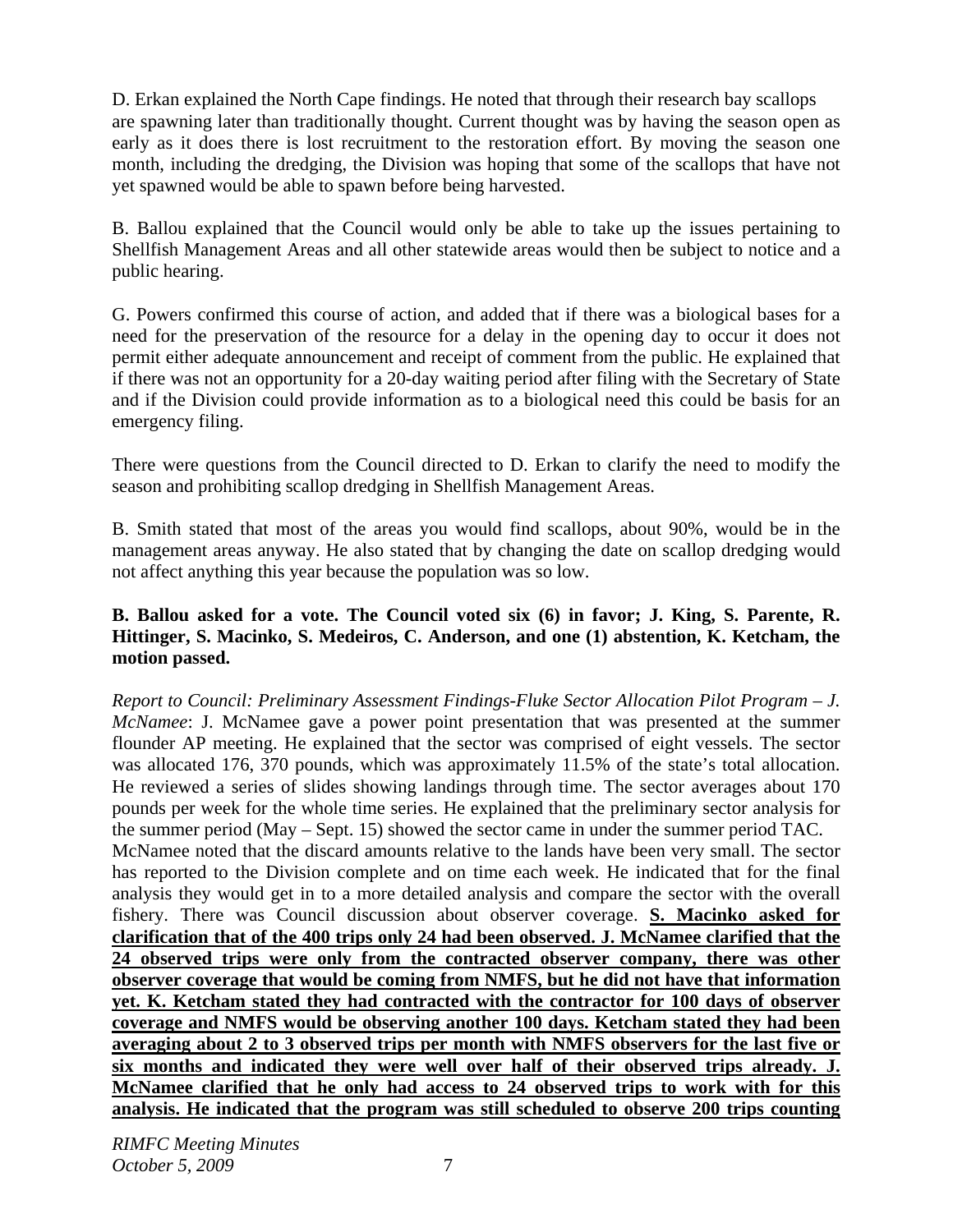**both the contracted trips and NMFS observer trips. S. Macinko wanted to know how many trips had been observed and was trying to figure that out from the slide. M. Gibson stated that they did not know the exact number because NMFS information had not been released yet, and it may not be available until three months into the new year. J. McNamee pointed out that K. Ketcham indicated they were at least half way through so that would be at least 100 trips.**

### *Amendments to the October 5, 2009 RIMFC meeting minutes:* **[S. Macinko requested that the October 5, 2009 meeting minutes be corrected to expand on the details and discussion regarding observer coverage.]**

B. Ballou asked for comments from the audience. C. Brown clarified that originally the sector participants wanted to put observes in places where the most pounds of fish were being caught. However, as things progressed they let the agencies decide which days and how many observer days would be used. He stated that the sector has had nothing to do with the scheduling of observers. There was a comment from a dealer who stated that the sector program, from his perspective, was a very positive program because when the fishery closes there is still supply received from the sector, which keeps a steady stream of product going to consumers. There were some other brief comments from the audience.

## *Summer Flounder AP Report (9/24/09) - R. Hittinger:*

R. Hittinger reviewed the minutes from the summer flounder AP meeting. He indicated that summer flounder was no longer overfished and overfishing is not occurring. He explained that J. McNamee reviewed the 2009 performance and in the Winter 1 period there was an overage which reduced the Summer period by 50 % and 50 % would be reduced in the Winter II period. He commented that there was a review of the sector allocation pilot program as was presented earlier. He noted that the Department had a proposal to terminate the fluke exemption certificate program. He explained that the Department felt that with all the restrictions in place this program was no longer needed. He then reviewed the proposals that came forward; one proposal was for status quo with the daily limit not dropping below 50 pounds per day during the summer period. The next proposal was for 2009 not to be considered a control year for the fluke fishery but to move the control date to 2010. The final proposal was to remove the Friday and Saturday closures, but have the Division first determine what impacts this would have.

B. Ballou added that the Division also had two other proposals; with regard to the sector pilot program - the Division is putting forward the following recommendation if the final analysis proves that the sector met or exceeded the goals the Division would recommend continuing the pilot program on to 2010. Also, the Division proposed some starting possession limits based on a multiple regression model.

S. Parente was opposed to terminating the fluke exemption certificate program. He felt this would increase effort on the fluke fishery.

C. Anderson stated that he had done some economic analysis on landing data and it showed that you do not want to be landing on Friday and Saturday. The price loss was about 8 cents per pound on Friday and about 14 cents per pound on Saturday.

J. King asked what was the primary reason for dealers reporting late. There was a brief discussion about some of the problems, and how these issues were currently being addressed.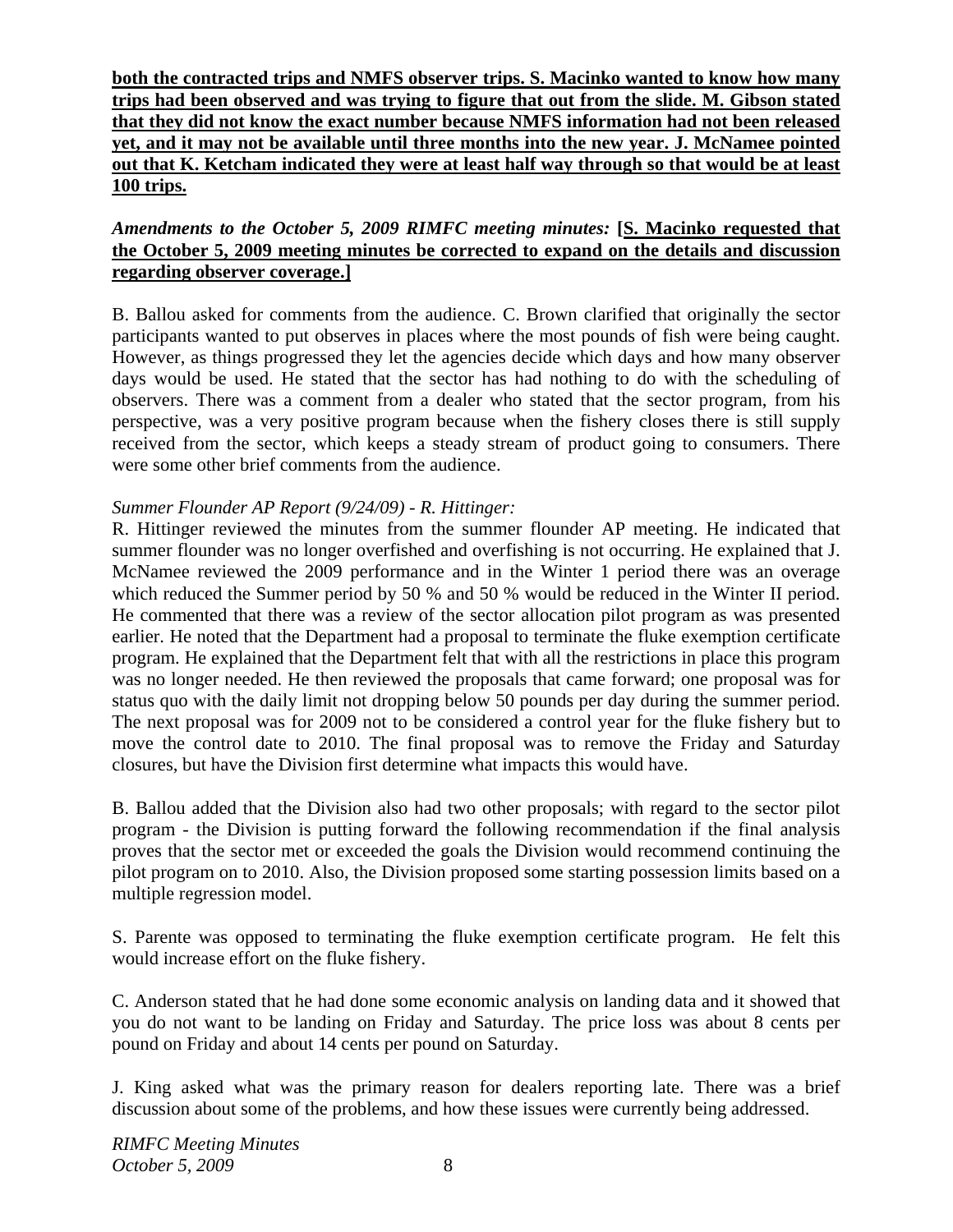There were limited comments from the audience on dealer reporting.

#### **B. Ballou asked if there were any objections from the Council to accepting the summer flounder AP report. There were no objections. The report was accepted.**

#### *October 21, 2009 Public Hearing Summary Document – N. Scarduzio:*

N. Scarduzio reviewed the items that would be on the October 21, 2009 public hearing docket; the three sector management plans for shellfish, finfish and crustacean sectors, licensing for 2010, and proposed amendment to the winter flounder management plan. She noted that all documents related to the public hearing were posted on the DEM/DFW Marine Fisheries website.

#### *November 12, 2009 Proposed Public Hearing Items – N. Scarduzio*

N. Scarduzio reviewed the proposed items for the November 12, 2009 public hearing. Fluke quota management proposal; proposal to continue and expand the summer flounder sector allocation program in 2010; proposal to terminate the RI State summer flounder exemption certificate program; scup quota management proposals; black sea bass quota management proposals; proposed amendments to spiny dogfish management plan; proposed adoption of coastal sharks management plan; and proposed amendments to the bay scallop season.

#### *Approval of Striped Bass AP Agenda – C. Anderson:*

C. Anderson stated that the meeting date listed on the agenda was a date he did not know about and was going to be out of town at that time. He indicated that he would work with Division staff on a different date and reviewed the content of the agenda. Review current striped bass stock status, development of the 2010 fish trap commercial striped bass season, development of the 2010 general category commercial striped bass season and quota allocation. In addition, discussion of recreational striped bass fisheries and any other business. B. Ballou suggested the Council hold off on any approvals and we would bring it back for approval at the next meeting.

#### *Director's Roundtable meeting – B. Ballou:*

B. Ballou suggested a meeting date of Thursday, November 12, from 3 – 5 PM. Council members pointed out that was the same date as the marine fisheries public hearing and suggested another date be selected. Ballou indicated he would get back to Council with an alternate date. He pointed out that the group would probably pick up where they left off with shellfish. He would announce a date at the next Council meeting. Ballou explained that the Director remains open to the process and to suggested topics of discussion. They were committed to discussing shellfish because the group missed that topic at the last go around.

### *Update on EEZ – B. Ballou:*

B Ballou noted this was the transiting issue. Ballou stated he, S. Medeiros, and a few others were able to sit down with the new NOAA administrator at which time S. Medeiros took the opportunity to bring up the issue and bring it to his attention. Therefore, this issue has been brought to NOAA's attention and Ballou would be following up. He hoped they would have something to report back at the next Council meeting.

#### *Policy on Shellfish Aquaculture Lease Review – B. Ballou:*

B. Ballou explained that the policy before the Council had been amended to include the changes the Council suggested from the August Council meeting and was before them for final review and comment. K. Ketcham reiterated that he preferred to receive application materials as hard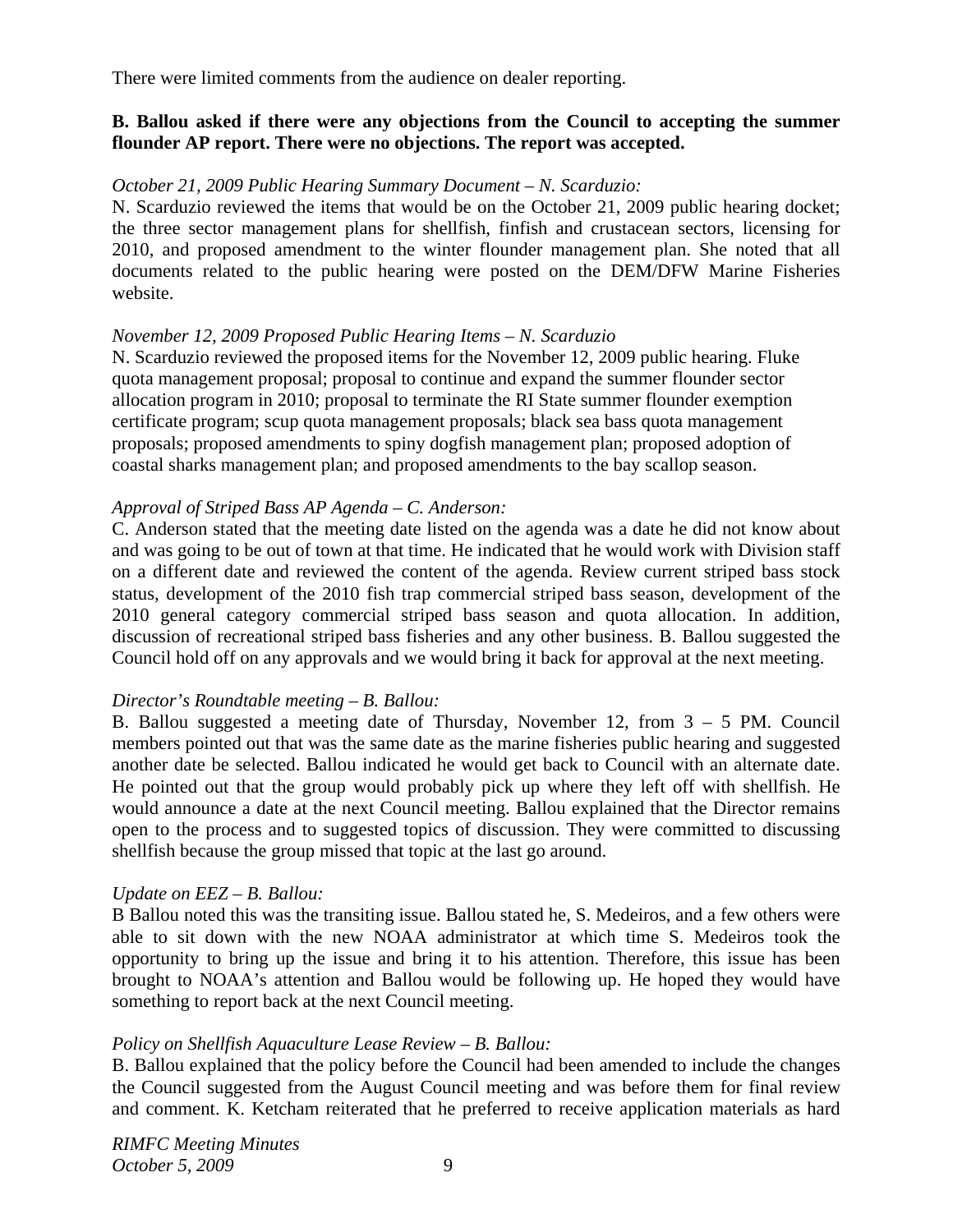copies as opposed to electronic versions and it was to cumbersome to print out on his home printer. He preferred to look at a map and charts of proposed sites. D. Buetel stated that the maps were included with the application materials. He suggested that Ketcham just scroll to the pages that he was interested in and just print those pages instead of the all the application materials.

B. Ballou pointed out that the Council stated clearly that they wanted all the information however the problem is that there is often so much information and it makes it difficult to run copiers and run large postal bills as opposed to receiving material electronically. S. Medeiros stated that in the past he would always get large packet with all the information and he would go right to the maps to see where the site was located. However, he appreciated receiving the electronic version by email this time so he could just scan the material and view the sections he was interested in, and print out what he needed. He suggested just sending one hard copy to K. Ketcham if he preferred that method.

S. Parente stated he had a concern regarding the elimination of agenda item 5b *Council recommendations on aquaculture lease applications (if necessary),* he was at the SAP meeting when the leases were being discussed and he was unaware that DEM/DFW had an issue with one of the leases. He did not notice staff's recommendations/memo until he received his packet for the Council meeting. He was unsure how this would play out under the current Council review policy. B. Ballou stated that he understood his concerns, and explained that the Council had an obligation to give comments to CRMC and the Department also had an obligation to give CRMC comments. Therefore, the Department's concerns would be relayed to CRMC separate from the Council. B. Ballou asked the Council what they wanted to do. There was discussion between Council members. J. King suggested that he, Ballou, and Buetel get together to try to work out some of the kinks pertaining to the review policy and report back to the Council. Ballou stated they would continue to work on the policy but for tonight he suggested they let things ride unless the Council had any issues on the Block Island lease application or the review policy. There was further discussion by Council members on how to proceed. **The Council decided to go forward with the SAP recommendations on all four-lease application proposals.** 

*Review of AP Chair & Co-Chair positions, vacancies, AP candidates, and consolidation of AP's – B. Ballou:* B. Ballou pointed out that he did not think there was a quorum at any of he AP meeting that reported tonight, except for the Shellfish AP. He felt this was an issue and it was important to get people to attend the AP meetings. Possibly consolidation of the AP's might be a way to overcome the problem. R. Hittinger pointed out that at the fluke AP meeting there were a number of members missing with out representation from the various user groups. He wanted to see people who would be more active and represent their user group's interest. K. Ketcham indicated that from discussions with some of the members of the AP's that recently met, no notifications were sent out to notify them of the summer flounder meeting. N. Scarduzio indicated that notices were sent out via the marine fisheries listserve. K. Ketcham suggested that possibly not everyone is listed on the listserve. C. Brown stated that he did not get a notice, but he was not sure if he was a member of the listserve or not. B. Ballou suggested that the Division could put together email lists for each AP group in addition to the listserve. G. Tremblay asked how would members with out a computer be notified. R. Hittinger stated that members needed to be notified of meeting if we wanted them to attend meeting. B. Ballou indicated that we would try to work something out with that one individual, but most people have computers.

S. Medeiros stated that at some point the Council needed to revise the required number of AP members needed on each AP. The Council was so focused on creating a slot for every possible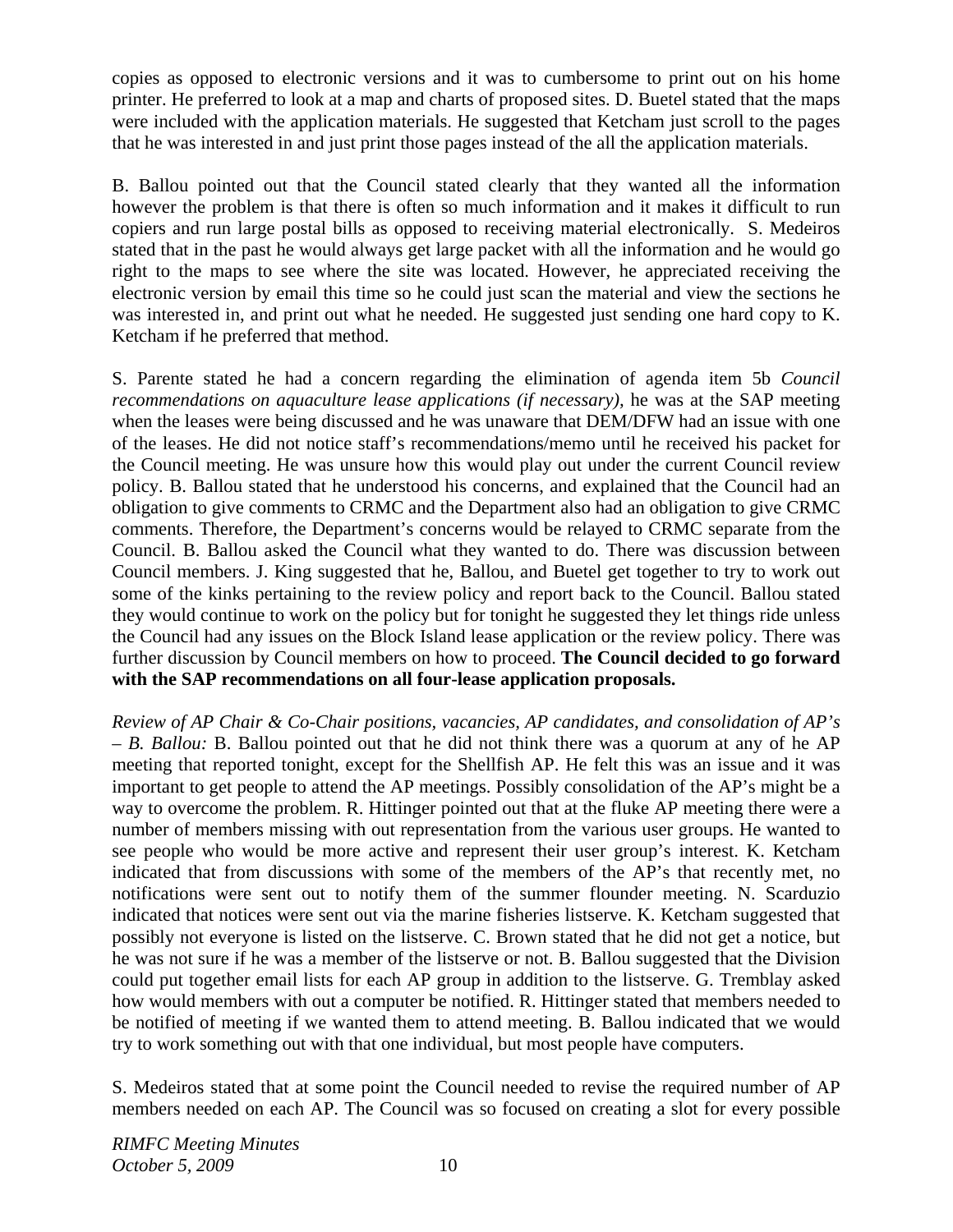user group that it is making fourteen member AP's where members do not show up and a quorum cannot be achieved. He suggested that they enforce the rule where if you do not show up after three times, you are removed from the AP or if they are not interested in showing up then reduce the number of participants so a quorum can be met. In other words, do not fill the empty slots. There needed to be a way to fix this. The Council has been going through this for years and we are not fixing the problem.

B. Ballou offered a suggestion for consolidating some of the AP's and referred Council members to a handout in their packets. Keep IAC, and Enforcement AP's. He went through the list and Council members discussed other possibilities. There was agreement to incorporate any gear related issues such as the Floating Fish Trap AP to be heard by the IAC. The next consolidated group the Council agreed with was an AP to include the following species: tautog, striped bass, and bluefish/weakfish. Groundfish Federally Mgt. species and Winter Flounder AP would be grouped together. Then a combined summer flounder, scup/black sea bass AP. Then menhaden, shad, and herring AP. Then a separate lobster AP and a separate shellfish AP. This would consolidate AP's down to eight (8) AP's.

C. Anderson stated that they seem to be obvious groupings but it would not make the quorum issue any better. He explained that now you have other members from other AP's that may not be interested in one species and they may not show up for that meeting because the species they were interested in was not on the agenda. He stated if quorum was what they were concerned about, they needed to have twenty-five panels. Other Council members agreed consolidation of AP's would not fix the quorum issue. The Council indicated that there needed to be further thought as to how to fix the problem before consolidating AP's. **The Council agreed to remain at status quo for now.** 

B. Ballou offered that the Council may want to do something else. If at an AP meeting there is good representation from the different user groups so the process is well informed to get good input, may be the best thing to do is to make sure that people know about every AP meeting and that they attend and the room is filled with people that have something to say. There were comments from the audience and continued discussion from the Council.

K. Ketcham explained that he thought it was up to the chairman of each AP to determine if there was appropriate representation and if so bring the information forward to the Council. He felt there was little the Council could do to change matters enough to get people to show up to AP meetings. He felt it was a waist of time to try to keep up with the membership roles and conduct an annual membership drive. N. Scarduzio stated that she agreed with K. Ketcham because in the past staff has gone through each AP membership list and conducted membership drives to the point where currently most slots have been filled. It was more a matter of members not showing up. If absences continued to occur, the chair of each AP should recommend removal as K. Ketcham has done.

There was Council discussion and agreement to combine the winter flounder AP and the groundfish AP since D. Preble would be leaving the Council, therefore K. Ketcham would become the Chair for both. There was also discussion about co-chairs and vice chairs. **The Council agreed that there should only be one chair and if that chair could not conduct the AP meeting they would call another RIMFC member to fill in for them.** 

The Council went on to the next issue, which was the review of a candidate for the IAC. B.